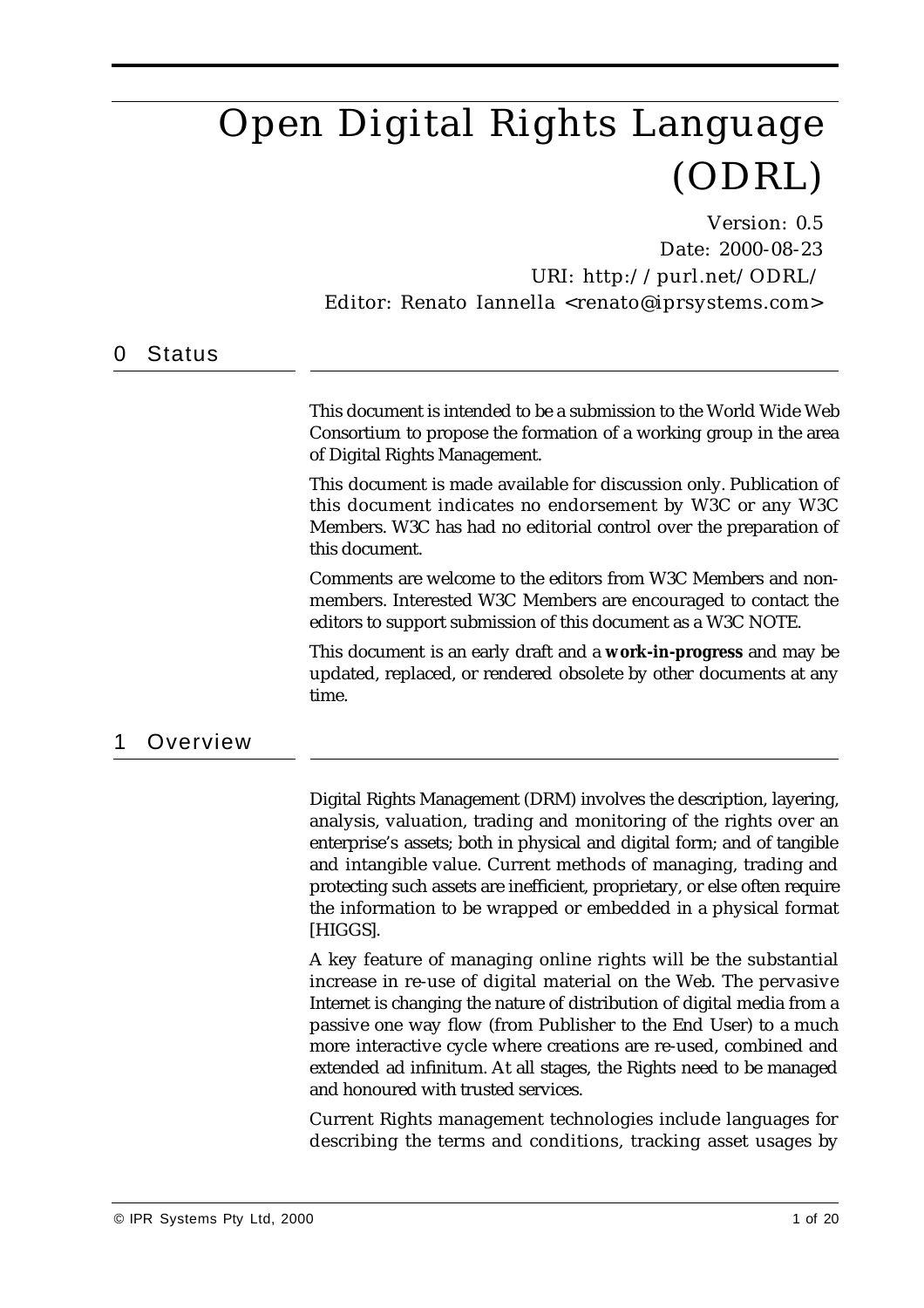enforcing controlled environments or encoded asset manifestations, and closed architectures for the overall management of rights.

The Open Digital Rights Language (ODRL) provides the semantics for DRM in open and trusted environments whilst being agnostic to mechanisms to achieve the secure architectures.

1.1 The Bigger Picture It is envisaged that ODRL will "plug into" an open framework that enables peer-to-peer interoperability for DRM services. (See [ERICKSON] for an overview of this area).

> The authors consider that traditional DRM (even though it is still a new discipline) has taken a closed approach to solving problems. Hence, we see a movement towards "Open Digital Rights Management" (ODRM) with clear principles focused on interoperability across multiple sectors and support for fair-use doctrines.

> The ODRM Framework would consist of Technical, Social, and Legal streams as shown in Figure 1.



Figure 1. ODRM Framework

The ODRM Technical stream consists of an Architecture (ODRA), Trading Protocol (ODRT) and Protection (ODRP) mechanisms with ODRL clearly focused on solving a common and extendable way of expressing Rights within this Architecture.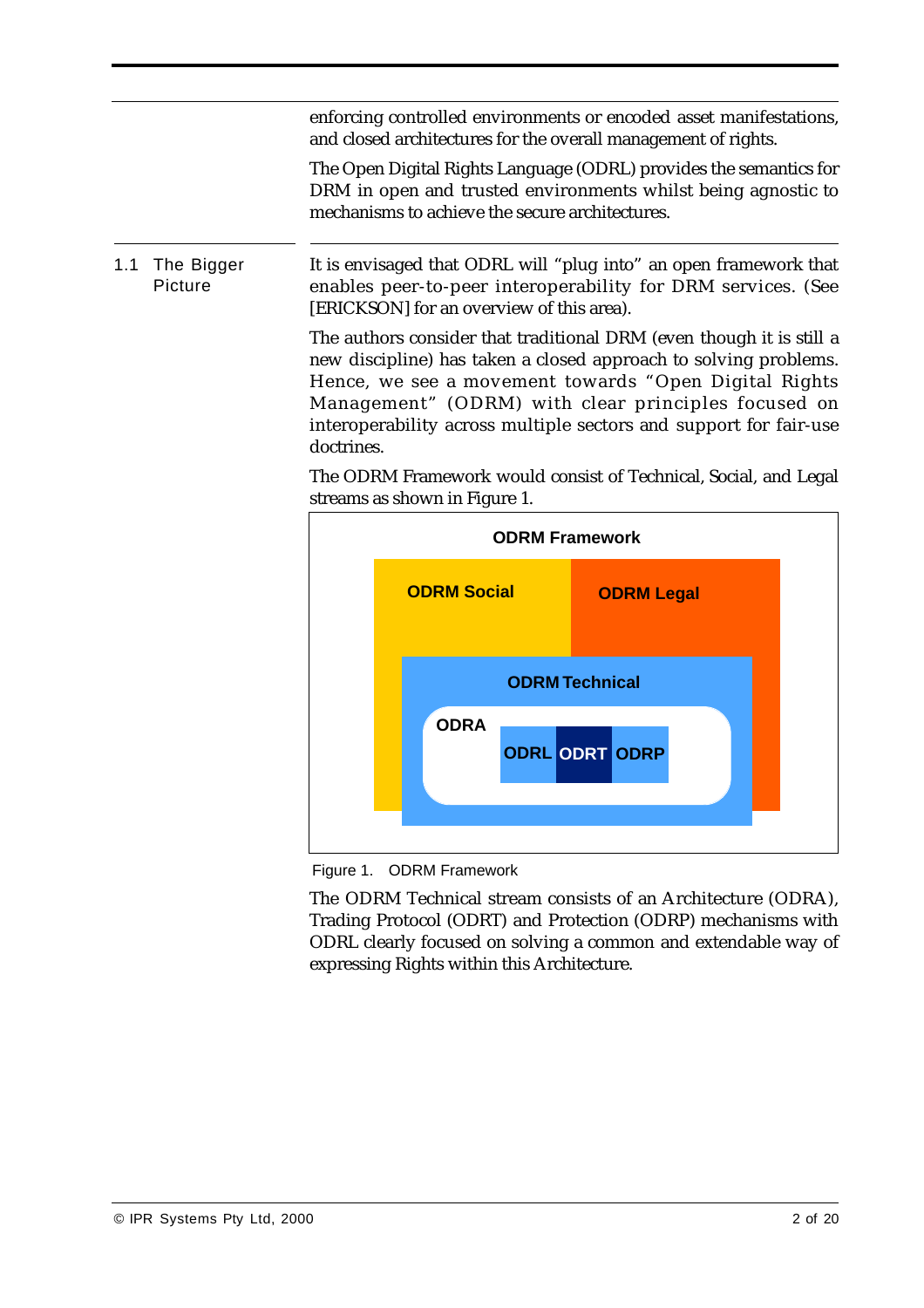# 2 ODRL

| The ODRL complements existing analogue rights management             |
|----------------------------------------------------------------------|
| standards by providing digital equivalents, and supports an          |
| expandible range of new services that can be afforded by the digital |
| nature of the assets in the Web environment.                         |

The ODRL is a standard vocabulary for the expression of terms and conditions over assets. ODRL covers a core set of semantics for these purposes including the rights holders and the expression of permissible usages for asset manifestations.

2.1 Scope ODRL is focused on the semantics of expressing rights languages. ODRL can be used within trusted or untrusted systems. However, ODRL does not determine the capabilities nor requirements of any trusted services (eg for content protection and payment negotiation) that utilises its language.

> ODRL defines a core set of semantics. Additional semantics can be layered on top of ODRL for third-party value added services.

> ODRL does not enforce or mandate any policies for DRM, but provides the mechanisms to express such policies. Communities or organisations, that establish such policies based on ODRL, do so based on their specific business or public access requirements.

> The ODRL model is based on an analysis and survey of sector specific requirements (models and semantics), and as such, aims to be compatible with a broad community base.

> ODRL aims to meet the common requirements for many sectors and has been influenced by the ongoing work and specifications/models of the following groups:

- **•** <indecs> [INDECS]
- **•** Electronic Book Exchange [EBX]
- **•** IFLA
- **•** DOI Foundation
- **•** ONIX
- **•** MPEG
- **•** IMS

ODRL proposes to be compatible with the above groups by defining an independent and extensible set of semantics. ODRL does not depend on any media types as it is aimed for cross-sector interoperability.

#### 2.2 Foundation Model ODRL is based on a simple, yet extensible, model for rights management which involves the clear separation of Parties, Assets,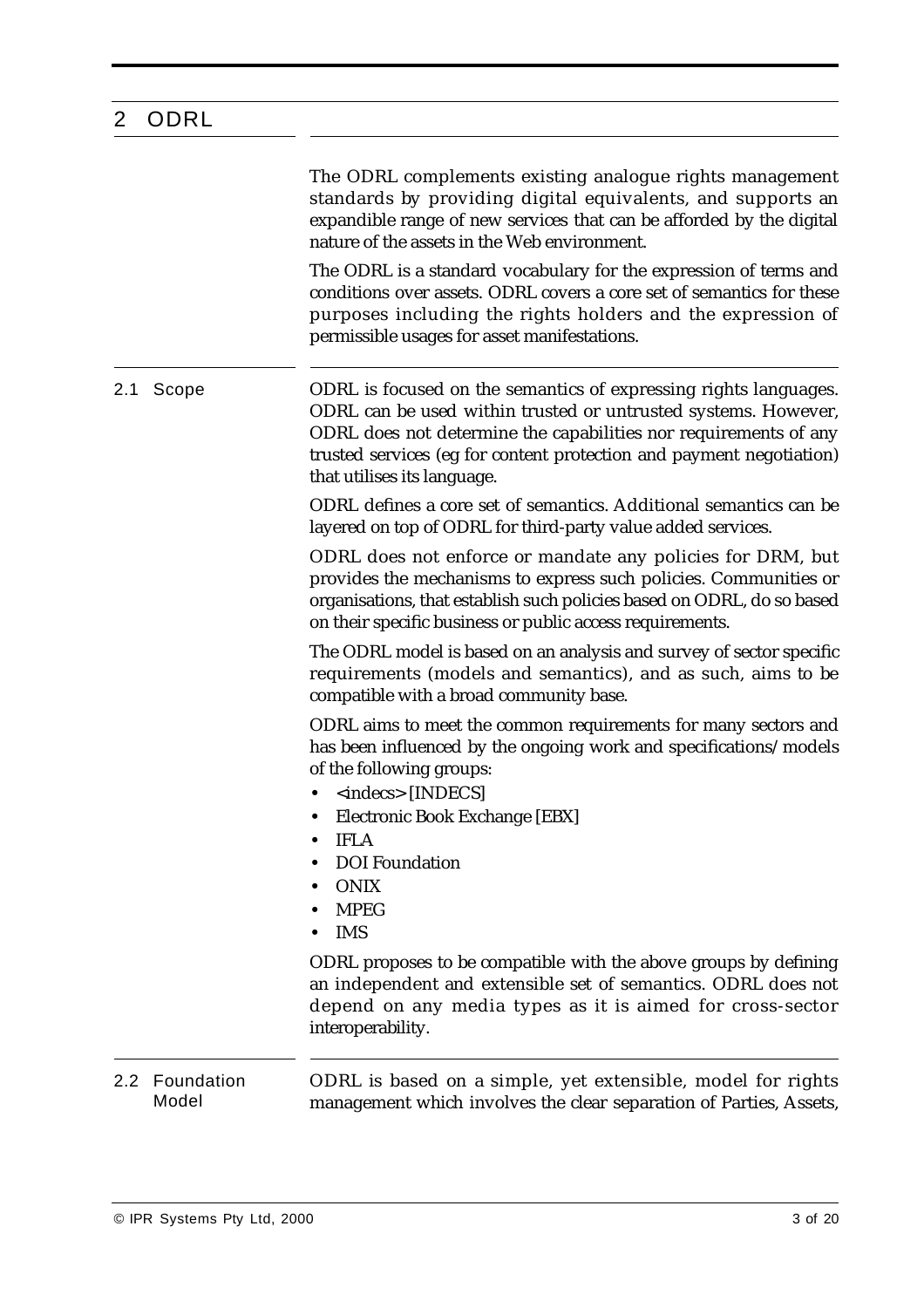

and Rights (Usage, Constraint, and Reward) descriptions. This is shown in Figure 2.

Figure 2. ODRL Foundation Model

The Rights entity consists of Usage, Constraint, and Reward which together enable the expression of digital rights over the identified Asset and their Rights Holders (parties). The Parties' Role with respect to their Rewards can also be expressed.

The description of the Party and Asset entities are outside the scope of ODRL. What is in scope is that these entities must be referenced by using unique identification mechanisms (such as [URI], [DOI], [ISBN] etc).

The Asset entity (sometimes referred to as a Work, Content, Creation, or Intellectual Property), is viewed as a whole entity. If the Rights are assigned at the Asset's subpart level, then such parts would require to be uniquely identifiable.

The Rights entity also consists of an Administration entity that captures the responsible party and validity of the Rights expression.

Complete and formal semantics for the ODRL Foundation Model properties and attributes are specified in Section 3 "Semantics" on page 9.

2.2.1 Example The ODRL Foundation Model can be expressed using XML. A pseudo-example is shown below:

```
<rights>
   <usage>
      <asset idscheme="URI" uid="http://byeme.com/myasset.pdf" />
      <usage-type>
         ...
         <constraint> ... </constraint>
      <usage-type>
      ...
```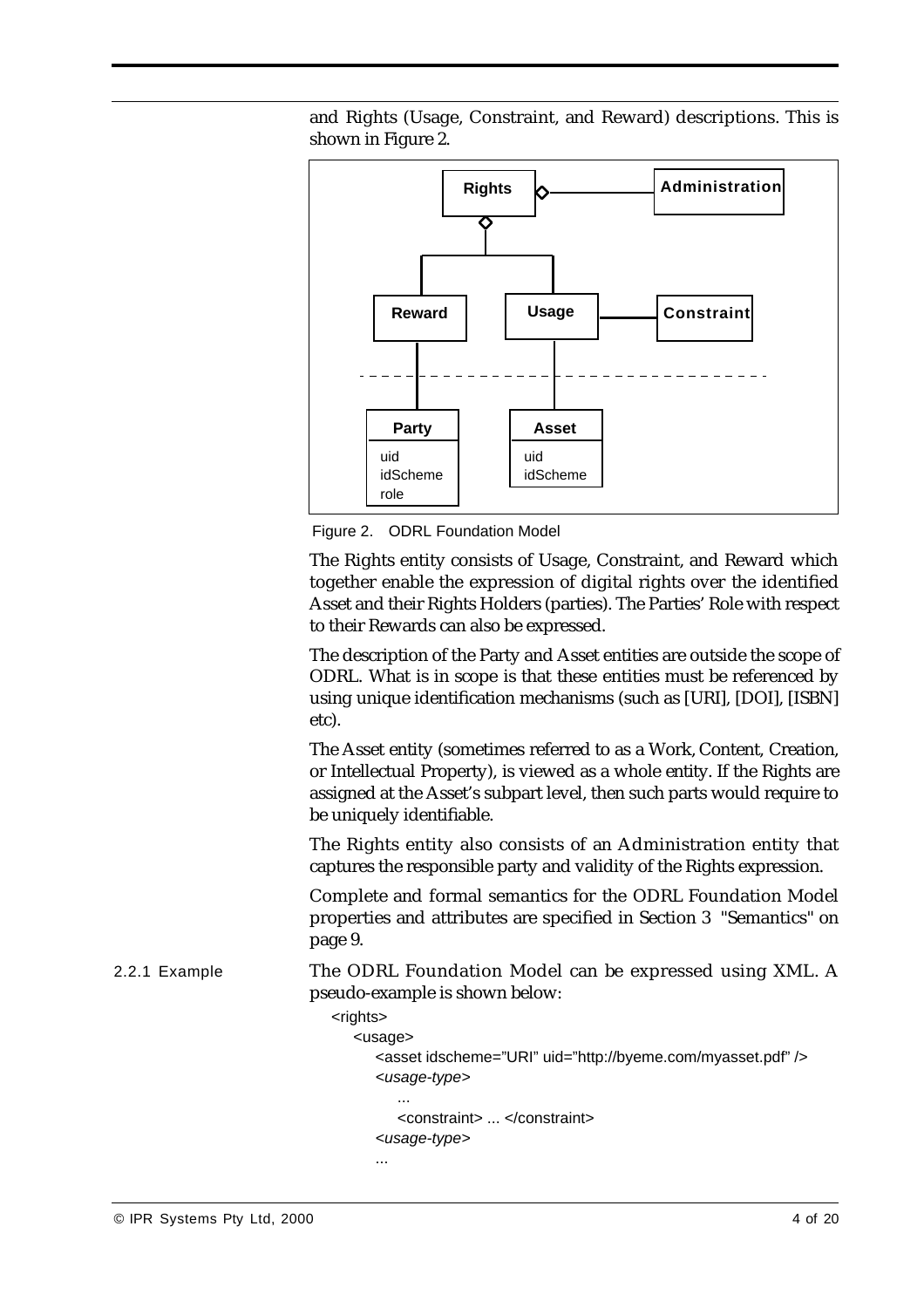```
</usage>
   <reward>
      <reward-type>
         <party idscheme="X500"
         uid="c=FOO;o=Federal Library;ou=Registry;cn=Maria Brown" />
      </reward-type>
      ...
   </reward>
</rights>
```
Complete and formal syntactical examples are given in Section 4 "Syntax" on page 17.

2.3 Rights Usage Model

ODRL supports the expression of Rights Usages. This is the recognised set of allowable usage rights over the Asset. This is shown in Figure 3.



Figure 3. ODRL Usages Model

The Usage entity is an aggregation of three abstract entities:

- **•** Use indicates a set of usages in which the Asset can be consumed (realised with: Display, Print, Play, Execute).
- **•** Transfer indicates a set of usages in which the rights over the Asset can be transferred (realised with: Sell, Loan).
- **•** Reuse indicates a set of usages in which the Asset (or portions of it) can be re-utilised (realised with: Modify, Copy, Annotate).

A Usage must be associated with one Asset. A Usage can be associated with zero or more Constraints.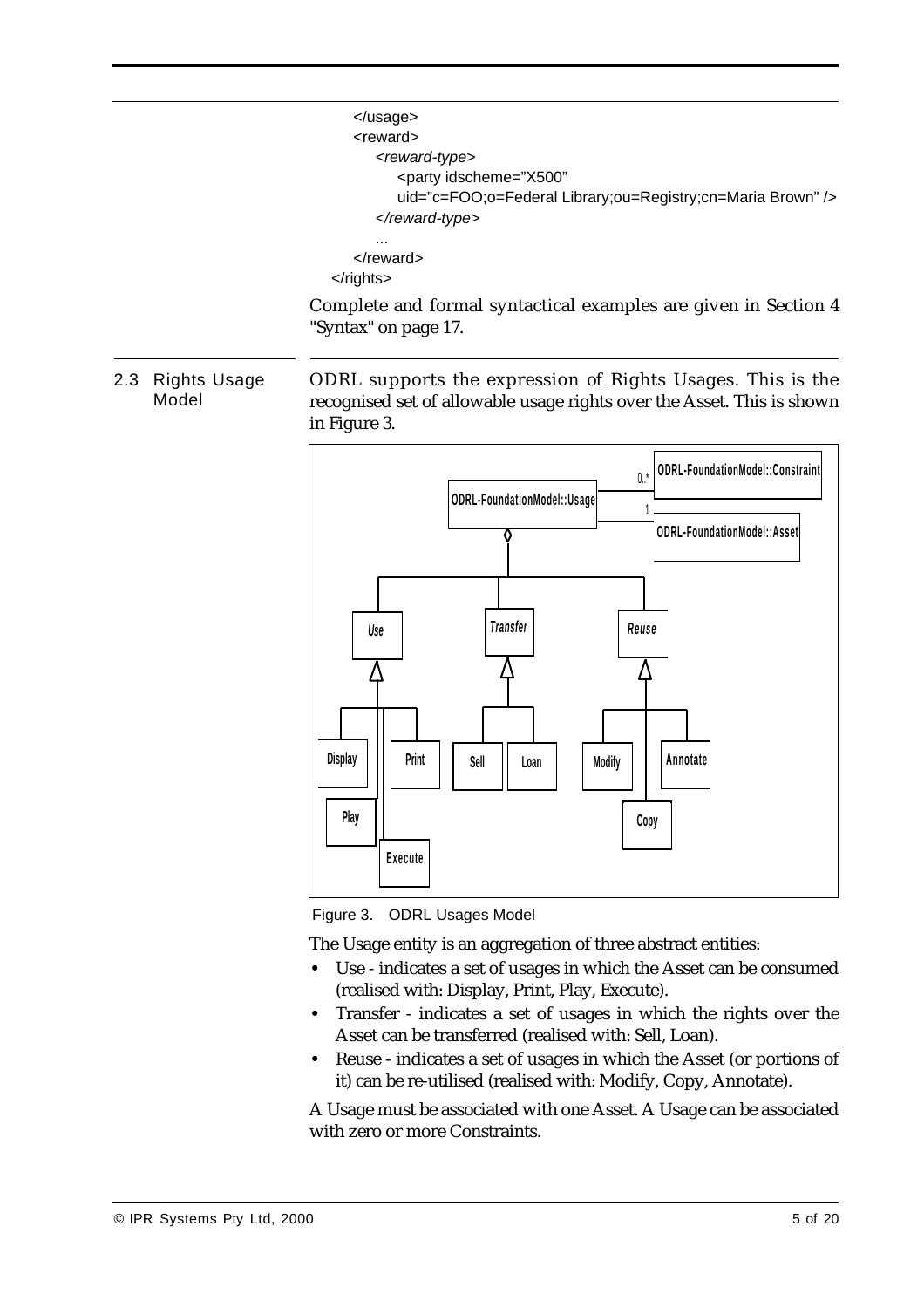Complete and formal semantics for the ODRL Usage Model properties and attributes are specified in Section 3 "Semantics" on page 9. 2.3.1 Example The ODRL Usage Model can be expressed using XML. A pseudoexample is shown below: <usage> <asset idscheme="URI" uid="http://byeme.com/myasset.pdf" /> <display/> <print> <constraint> ... </constraint> </print> <annotate/> ... </usage> Complete and formal syntactical examples are given in Section 4

"Syntax" on page 17.

### 2.4 Rights **Constraint** Model

ODRL supports the expression of Rights Constraints. This is the recognised set of restrictions on the usage rights over the Asset. This is shown in Figure 4.



Figure 4. ODRL Constraints Model

The Constraint entity an aggregation of five abstract entities:

- **•** User indicates a set of constraints which limits usage to identified user(s) (realised with: Individual, Group).
- **•** Device indicates a set of constraints which limits usage to physical devices (realised with: Computer, Printer, Network).
- **•** Range indicates a set of constraints which limits usage to a fixed number or extent (realised with: Count, Temporal, IP Address).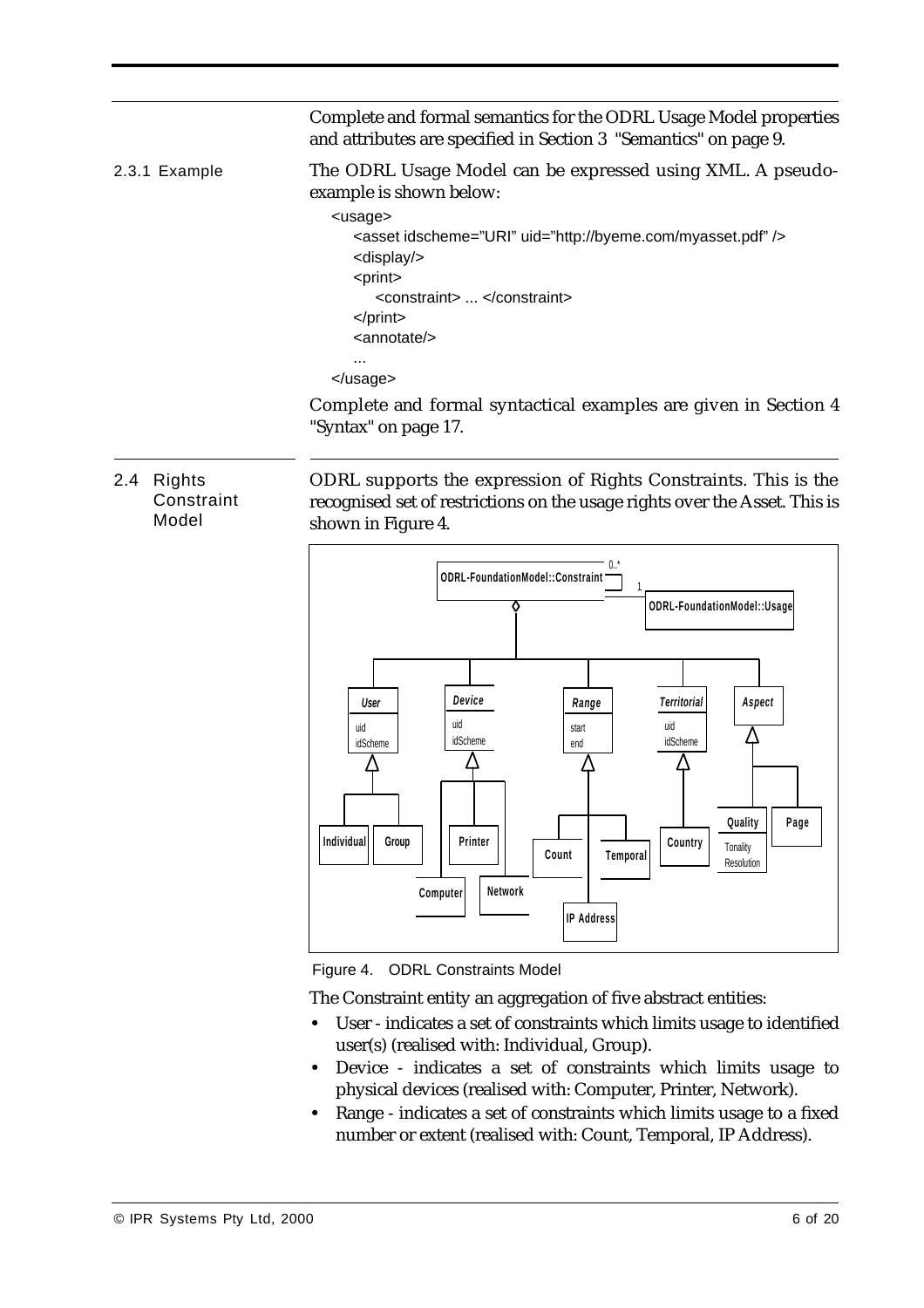|                                      | Territorial - indicates a set of constraints which limits usage to<br>spatial boundaries (realised with: Country).<br>Aspect - indicates a set of constraints which limits usage to distinct<br>features of the asset (realised with: Quality, Page). |
|--------------------------------------|-------------------------------------------------------------------------------------------------------------------------------------------------------------------------------------------------------------------------------------------------------|
|                                      | Additionally, all Constraints can be subject to an "Exclusivity"<br>attribute that indicates if the constraint is exclusive or not.                                                                                                                   |
|                                      | A Constraint is associated with one Usages. Constraints can also have<br>zero or more other Constraints.                                                                                                                                              |
|                                      | Complete and formal semantics for the ODRL Constraint Model<br>properties and attributes are specified in Section 3 "Semantics" on<br>page 9.                                                                                                         |
| 2.4.1 Example                        | The ODRL Constraint Model can be expressed using XML. A pseudo-<br>example is shown below:<br><display></display>                                                                                                                                     |
|                                      | <constraint></constraint>                                                                                                                                                                                                                             |
|                                      | <network><br/><constraint></constraint></network>                                                                                                                                                                                                     |
|                                      | $\epsilon$ ipaddress start="111.222.333.1" end ="111.222.333.255" /><br><constraint><br/></constraint>                                                                                                                                                |
|                                      |                                                                                                                                                                                                                                                       |
|                                      | <br>Complete and formal syntactical examples are given in Section 4<br>"Syntax" on page 17.                                                                                                                                                           |
| 2.5<br><b>Rights Reward</b><br>Model | ODRL supports the expression of Rights Rewards. This is the<br>recognised set of Party rewarding mechanisms for the usage of the                                                                                                                      |



Figure 5. ODRL Rewards Model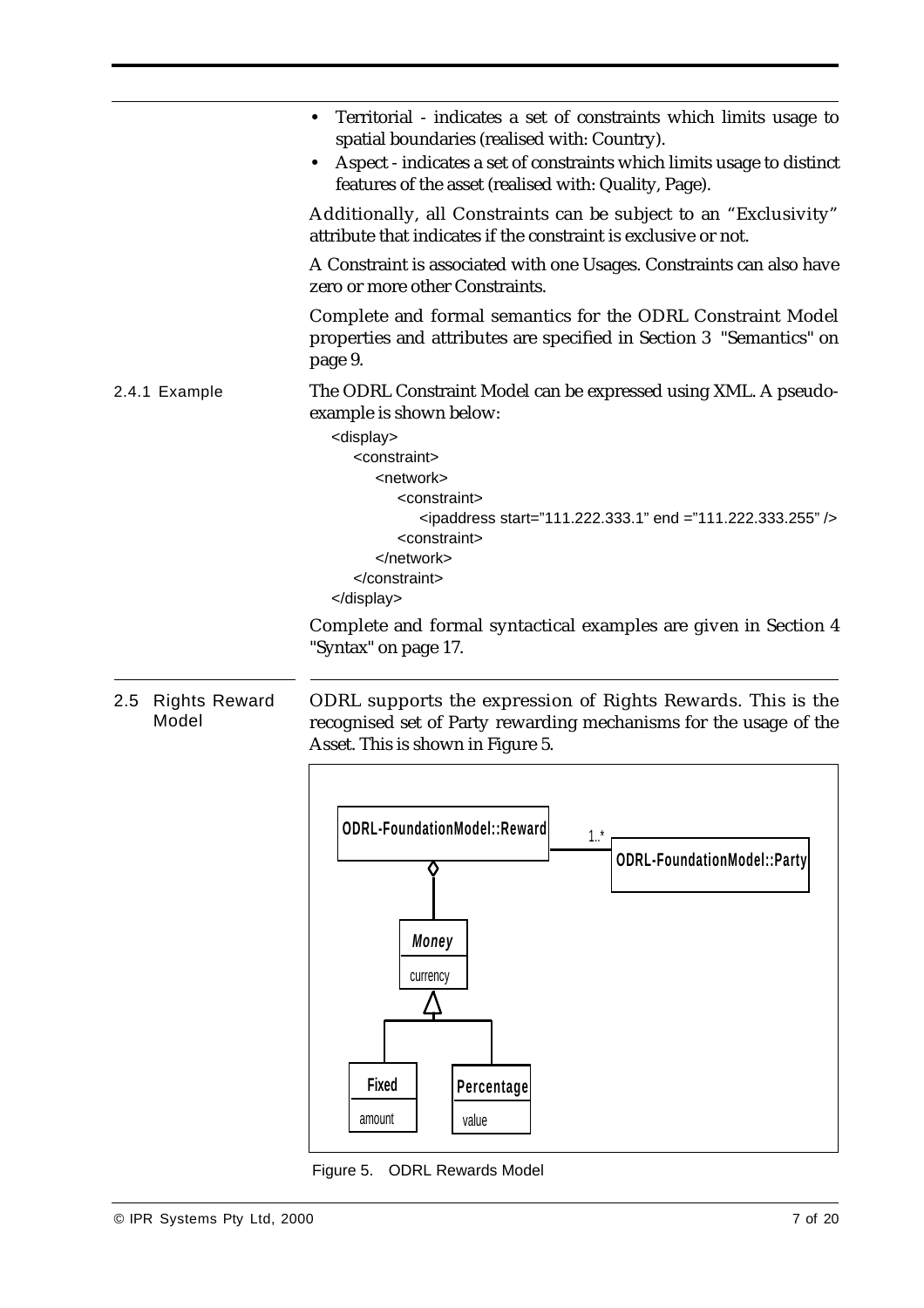|               | The Reward entity is an aggregation of one abstract entity:                                                                                                                                        |
|---------------|----------------------------------------------------------------------------------------------------------------------------------------------------------------------------------------------------|
|               | Money - indicates a set of financial rewards associated with the<br>usage of an Asset (realised with: Fixed, Percentage).                                                                          |
|               | One or more Parties must be identified with the Rewards expression.<br>The Role of the Party may also be indicated.                                                                                |
|               | Complete and formal semantics for the ODRL Reward Model<br>properties and attributes are specified in Section 3 "Semantics" on<br>page 9.                                                          |
| 2.5.1 Example | The ODRL Usage Model can be expressed using XML. A pseudo-<br>example is shown below:                                                                                                              |
|               | <reward><br/><percentage currency="AUD" value="90"><br/><party <br="" idscheme="X500">uid="c=FOO;o=Federal Library;ou=Registry;cn=Maria Brown"<br/>role="Author"&gt;</party></percentage></reward> |
|               | <br><percentage currency="AUD" value="10"><br/><party <="" idscheme="X500" td=""></party></percentage>                                                                                             |
|               | uid="c=FOO;o=Federal Library;ou=Registry;cn=Bye Me Inc"<br>role="Publisher">                                                                                                                       |
|               | <br>$\alpha$ /reward>                                                                                                                                                                              |

Complete and formal syntactical examples are given in Section 4 "Syntax" on page 17.

### 2.6 Rights Administration Model

ODRL supports the Administrative information about the Rights expression. This is shown in Figure 6.



Figure 6. ODRL Administration Model

The Administration entity is an aggregation of two other existing entities:

- **•** Party indicates who is responsible for maintenance of this Rights expression).
- **•** Temporal indicates the valid date range for the Rights expression.

Complete and formal semantics for the ODRL Administration Model properties and attributes are specified in Section 3 "Semantics" on page 9.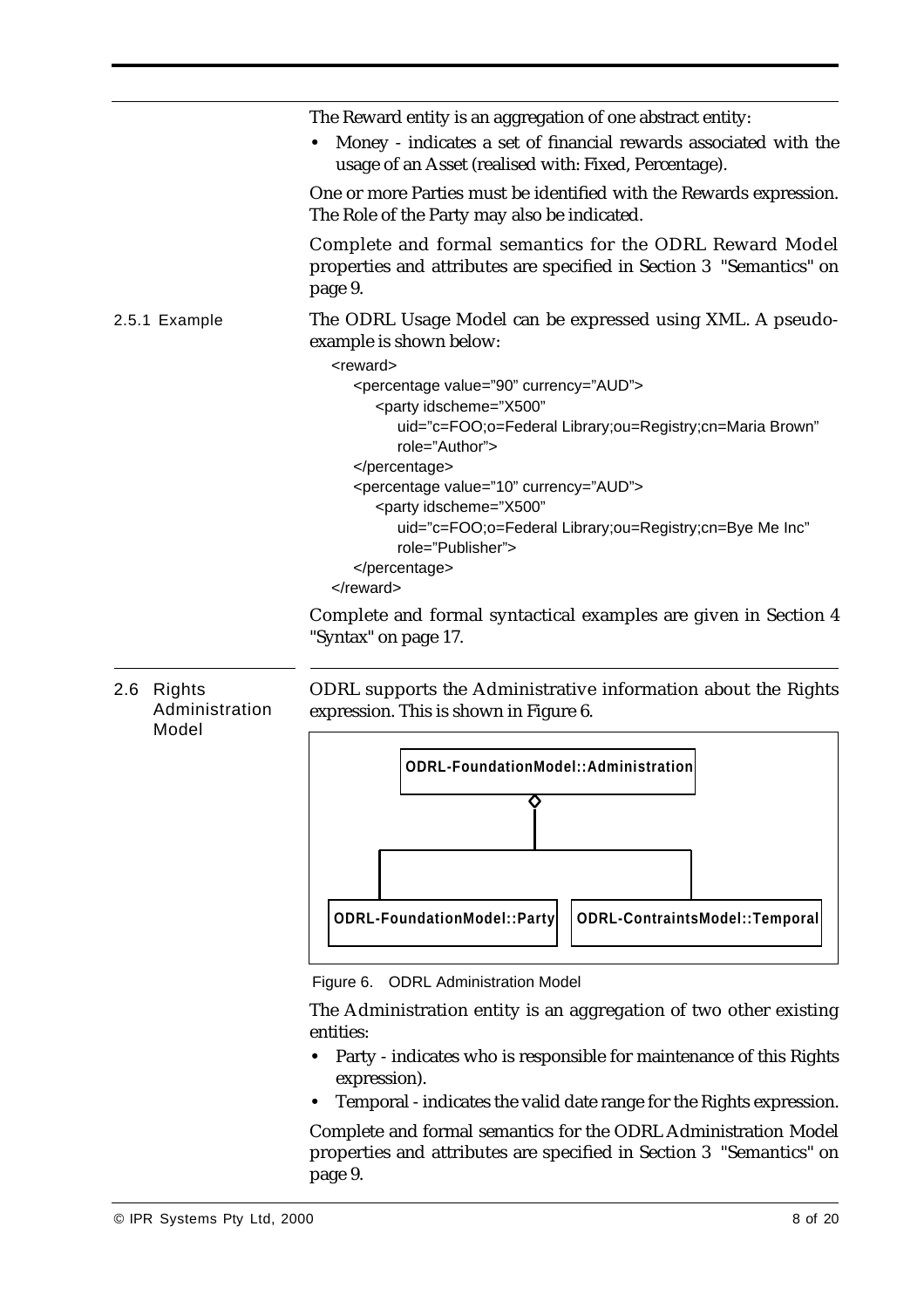### 2.6.1 Example The ODRL Administration Model can be expressed using XML. A pseudo-example is shown below:

<rights>

```
<administration>
      <party idscheme="X500"
         uid="c=FOO;o=Federal Library;ou=Registry;cn=Maria Brown" 
         role="Rights Cataloguer">
      <temporal start="2000-01-01" end="2001-12-31"/>
   </administration>
   ...
</rights>
```
Complete and formal syntactical examples are given in Section 4 "Syntax" on page 17.

# 3 Semantics

This section details the semantics of all the ODRL properties and attributes used in the ODRL Models.

#### 3.1 Foundation Semantics

| <b>Name</b>               | <b>Rights</b>                                          |
|---------------------------|--------------------------------------------------------|
| <b>Identifier</b>         | rights                                                 |
| <b>Definition</b>         | The digital expression of intellectual property rights |
|                           | over an asset                                          |
| Cardinality               | mandatory                                              |
| <b>Content (entities)</b> | usage                                                  |
|                           | reward                                                 |
|                           | administration                                         |

| <b>Name</b>               | <b>Usage Rights</b>                                 |
|---------------------------|-----------------------------------------------------|
| <b>Identifier</b>         | usage                                               |
| <b>Definition</b>         | A defined set of actions or operations allowed over |
|                           | an asset                                            |
| Cardinality               | mandatory                                           |
| <b>Content (entities)</b> | use                                                 |
|                           | transfer                                            |
|                           | reuse                                               |
|                           | asset                                               |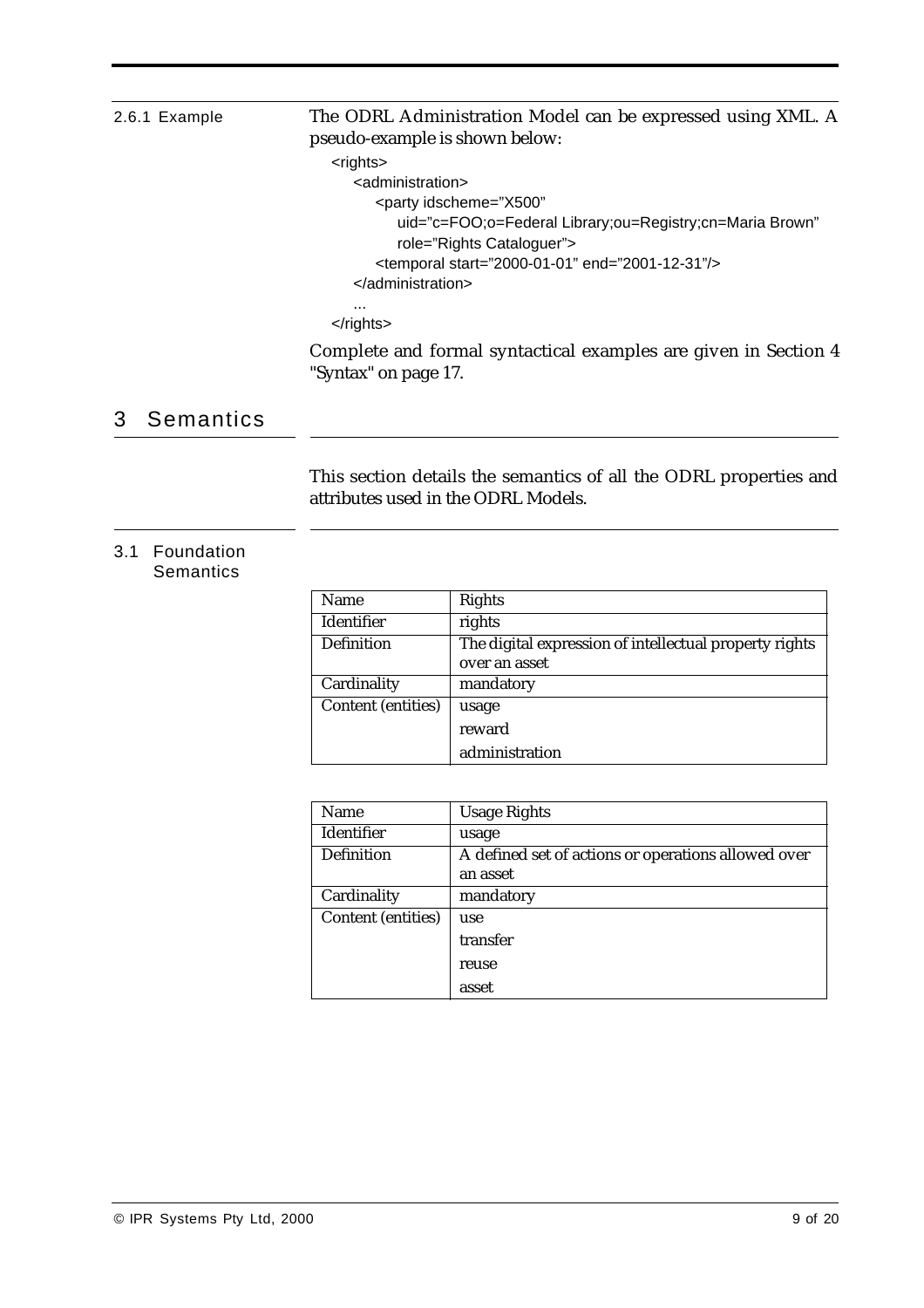| <b>Name</b>               | Reward                                                                                                  |
|---------------------------|---------------------------------------------------------------------------------------------------------|
| <b>Identifier</b>         | reward                                                                                                  |
| <b>Definition</b>         | Any form of value that may be exchanged for<br>agreement to the conditions of the rights<br>expressions |
| Cardinality               | optional                                                                                                |
| <b>Content (entities)</b> | money<br>party                                                                                          |

| <b>Name</b>       | Asset                                                                     |
|-------------------|---------------------------------------------------------------------------|
| Identifier        | asset                                                                     |
| <b>Definition</b> | Any object (digital or physical) of value which rights<br>can be assigned |
| <b>Comment</b>    | Must be uniquely identifiable                                             |
| Cardinality       | mandatory                                                                 |
| Content           | uid - unique identifier                                                   |
| (attributes)      | idScheme - scheme used for the uid                                        |

| <b>Name</b>       | Party                                                                                 |
|-------------------|---------------------------------------------------------------------------------------|
| Identifier        | party                                                                                 |
| <b>Definition</b> | An identifiable person or organisation to which<br>rights may be assigned over assets |
| <b>Comment</b>    | Must be uniquely identifiable                                                         |
| Cardinality       | optional                                                                              |
| Content           | uid - unique identifier                                                               |
| (attributes)      | idScheme - scheme used for the uid                                                    |
|                   | role - role played by the party                                                       |

# 3.2 Usage

**Semantics** 

| Name                      | <b>Use</b>                                                     |
|---------------------------|----------------------------------------------------------------|
| <b>Identifier</b>         | use                                                            |
| <b>Definition</b>         | A set of Usage rights pertaining to the end use of an<br>asset |
| <b>Comment</b>            | This entity is abstract and used to group common               |
|                           | Rights Usages.                                                 |
| Cardinality               | optional                                                       |
| <b>Content (entities)</b> | display                                                        |
|                           | print                                                          |
|                           | play                                                           |
|                           | execute                                                        |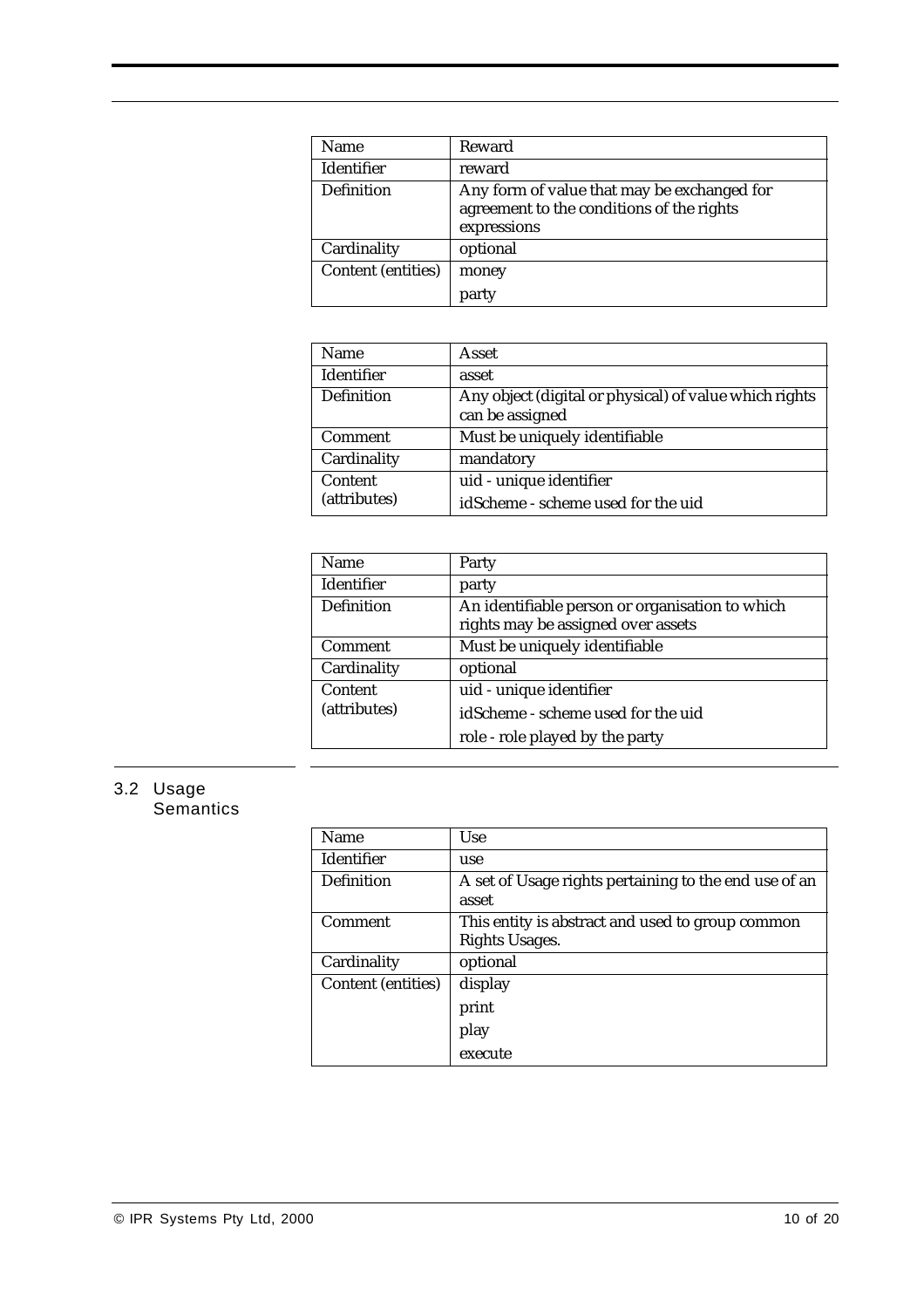| <b>Name</b>               | <b>Display</b>                                                   |
|---------------------------|------------------------------------------------------------------|
| <b>Identifier</b>         | display                                                          |
| <b>Definition</b>         | The act of rendering the asset onto a screen or visual<br>device |
| Cardinality               | optional                                                         |
| <b>Content (entities)</b> | constraint                                                       |

| <b>Name</b>               | Print                                                          |
|---------------------------|----------------------------------------------------------------|
| <b>Identifier</b>         | print                                                          |
| <b>Definition</b>         | The act of rendering the asset onto paper or hard<br>copy form |
| Cardinality               | optional                                                       |
| <b>Content (entities)</b> | constraint                                                     |

| <b>Name</b>               | Play                                                 |
|---------------------------|------------------------------------------------------|
| <b>Identifier</b>         | play                                                 |
| <b>Definition</b>         | The act of rendering the asset into audio/video form |
| Cardinality               | optional                                             |
| <b>Content (entities)</b> | constraint                                           |

| Name                      | Execute                                              |
|---------------------------|------------------------------------------------------|
| <b>Identifier</b>         | execute                                              |
| <b>Definition</b>         | The act of rendering the asset into machine-readable |
|                           | form                                                 |
| Cardinality               | optional                                             |
| <b>Content (entities)</b> | constraint                                           |

| <b>Name</b>               | <b>Transfer</b>                                                              |
|---------------------------|------------------------------------------------------------------------------|
| <b>Identifier</b>         | transfer                                                                     |
| <b>Definition</b>         | A set of Usage rights pertaining to the exchange of<br>ownership of an asset |
| <b>Comment</b>            | This entity is abstract and used to group common<br><b>Rights Usages</b>     |
| Cardinality               | optional                                                                     |
| <b>Content (entities)</b> | sell                                                                         |
|                           | loan                                                                         |

| <b>Name</b>               | Sell                                                                                  |
|---------------------------|---------------------------------------------------------------------------------------|
| <b>Identifier</b>         | sell                                                                                  |
| <b>Definition</b>         | The act of allowing the asset to be sold for exchange<br>of value                     |
| <b>Comment</b>            | If the exchanged value is zero, then this is<br>equivalent to "giving" the asset away |
| Cardinality               | optional                                                                              |
| <b>Content (entities)</b> | constraint                                                                            |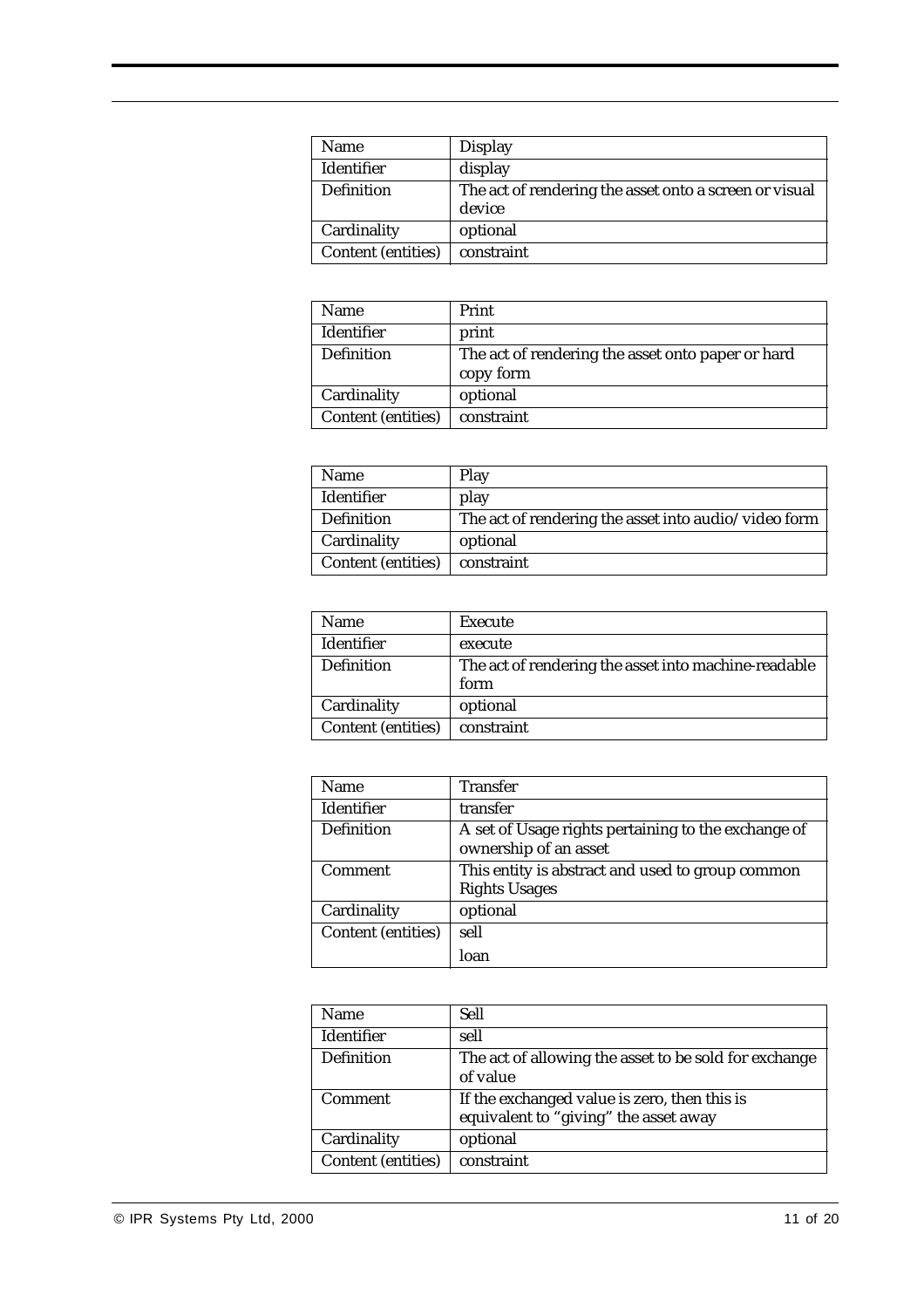| <b>Name</b>               | Loan                                              |
|---------------------------|---------------------------------------------------|
| <b>Identifier</b>         | loan                                              |
| <b>Definition</b>         | The act of allowing the asset to be available for |
|                           | temporary use then returned                       |
| Comment                   | Time-based constraints are required               |
| Cardinality               | optional                                          |
| <b>Content (entities)</b> | constraint (mandatory)                            |

| Reuse                                                  |
|--------------------------------------------------------|
| reuse                                                  |
| A set of Usage rights pertaining to the re-utilisation |
| of an asset                                            |
| This entity is abstract and used to group common       |
| <b>Rights Usages.</b>                                  |
| optional                                               |
| modify                                                 |
| copy                                                   |
| annotate                                               |
|                                                        |

| <b>Name</b>               | Modify                                                         |
|---------------------------|----------------------------------------------------------------|
| <b>Identifier</b>         | modify                                                         |
| <b>Definition</b>         | The act of changing parts of the asset creating a new<br>asset |
| Cardinality               | optional                                                       |
| <b>Content (entities)</b> | constraint                                                     |

| <b>Name</b>               | Copy                                                                  |
|---------------------------|-----------------------------------------------------------------------|
| <b>Identifier</b>         | copy                                                                  |
| <b>Definition</b>         | The act of copying parts of the asset for reuse into<br>another asset |
| Cardinality               | optional                                                              |
| <b>Content (entities)</b> | constraint                                                            |

| <b>Name</b>               | Annotate                                        |
|---------------------------|-------------------------------------------------|
| <b>Identifier</b>         | annotate                                        |
| <b>Definition</b>         | The act of adding notations/commentaries to the |
|                           | asset creating a new asset                      |
| Cardinality               | optional                                        |
| <b>Content (entities)</b> | constraint                                      |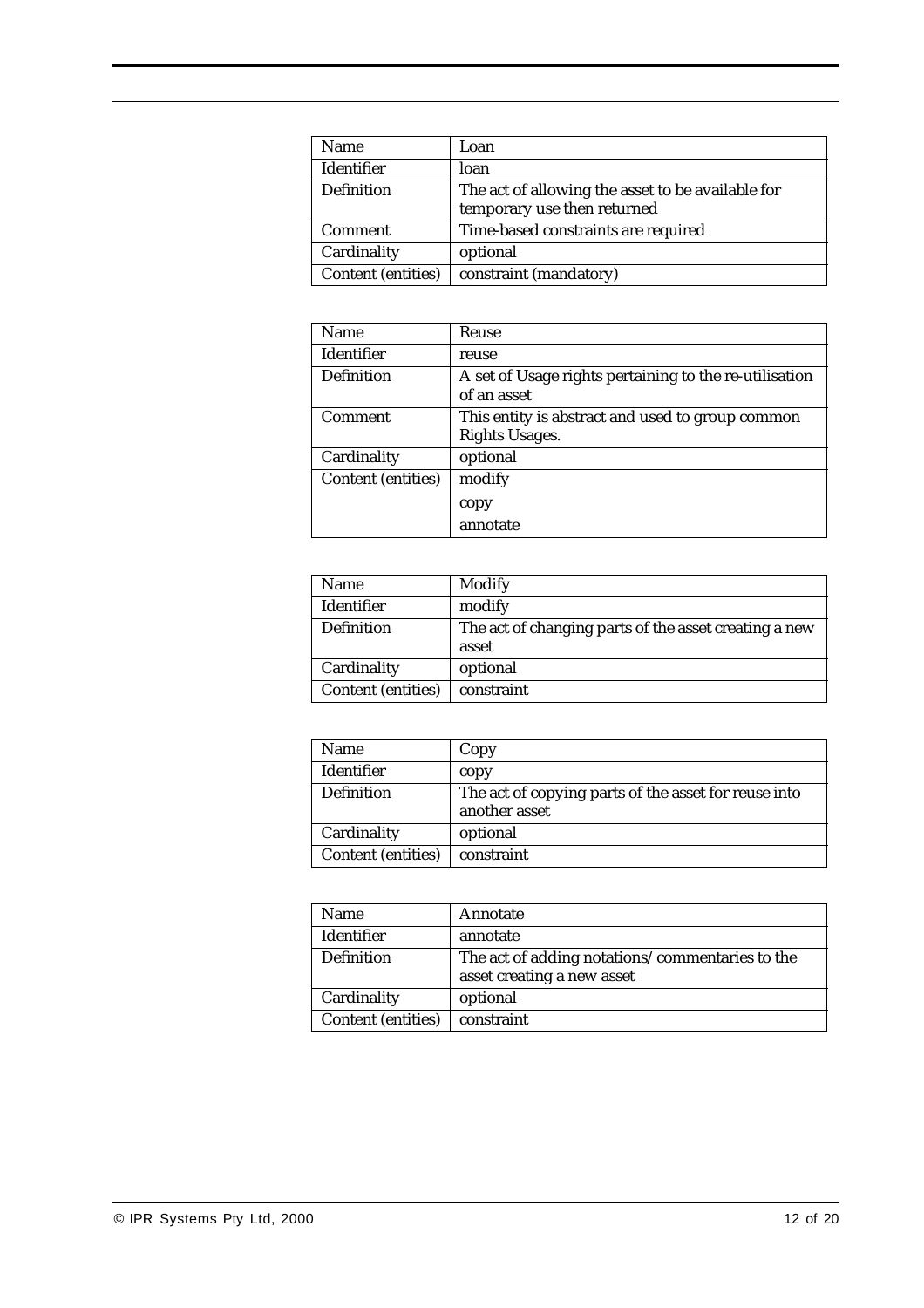### 3.3 Constraint **Semantics**

| <b>Name</b>               | Constraint                                          |
|---------------------------|-----------------------------------------------------|
| <b>Identifier</b>         | constraint                                          |
| <b>Definition</b>         | A restriction that applies to the Usage of an asset |
| Cardinality               | optional                                            |
| <b>Content (entities)</b> | user                                                |
|                           | device                                              |
|                           | range                                               |
|                           | territorial                                         |
|                           | aspect                                              |

| <b>Name</b>               | <b>User</b>                                      |
|---------------------------|--------------------------------------------------|
| <b>Identifier</b>         | user                                             |
| <b>Definition</b>         | Any human or organisation                        |
| <b>Comment</b>            | This entity is abstract and used to group common |
|                           | <b>Constraints</b>                               |
| Cardinality               | optional                                         |
| <b>Content (entities)</b> | individual                                       |
|                           | group                                            |

| <b>Name</b>       | Individual                         |
|-------------------|------------------------------------|
| <b>Identifier</b> | individual                         |
| <b>Definition</b> | An identifiable party              |
| Cardinality       | optional                           |
| Content           | uid - unique identifier            |
| (attributes)      | idScheme - scheme used for the uid |

| <b>Name</b>       | Group                              |
|-------------------|------------------------------------|
| <b>Identifier</b> | group                              |
| <b>Definition</b> | A number of identifiable parties   |
| Cardinality       | optional                           |
| Content           | uid - unique identifier            |
| (attributes)      | idScheme - scheme used for the uid |

| <b>Name</b>               | <b>Device</b>                                    |
|---------------------------|--------------------------------------------------|
| <b>Identifier</b>         | device                                           |
| <b>Definition</b>         | Any electronic or digital equipment              |
| <b>Comment</b>            | This entity is abstract and used to group common |
|                           | <b>Constraints</b>                               |
| Cardinality               | optional                                         |
| <b>Content (entities)</b> | <b>Printer</b>                                   |
|                           | Computer                                         |
|                           | <b>Network</b>                                   |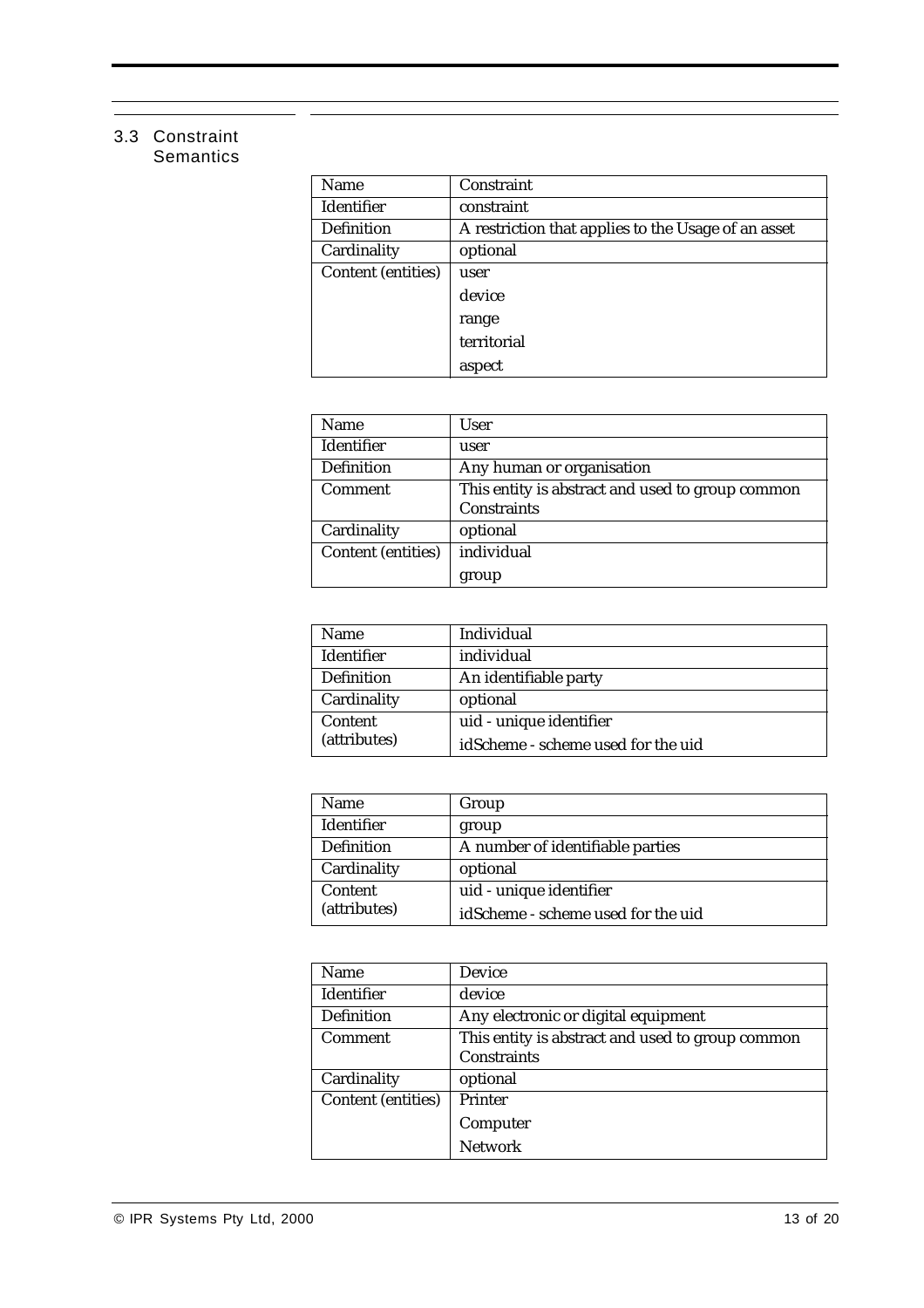| <b>Name</b>       | <b>Printer</b>                     |
|-------------------|------------------------------------|
| <b>Identifier</b> | printer                            |
| <b>Definition</b> | An identifiable hard copy printer  |
| Cardinality       | optional                           |
| <b>Content</b>    | uid - unique identifier            |
| (attributes)      | idScheme - scheme used for the uid |

| <b>Name</b>       | Computer                           |
|-------------------|------------------------------------|
| Identifier        | computer                           |
| <b>Definition</b> | An identifiable computer system    |
| Cardinality       | optional                           |
| <b>Content</b>    | uid - unique identifier            |
| (attributes)      | idScheme - scheme used for the uid |

| <b>Name</b>       | <b>Network</b>                                          |
|-------------------|---------------------------------------------------------|
| <b>Identifier</b> | network                                                 |
| <b>Definition</b> | An identifiable network                                 |
| <b>Comment</b>    | If below attributes are not sufficient, then IP Address |
|                   | Range can also be used to limit the network.            |
| Cardinality       | optional                                                |
| Content           | uid - unique identifier                                 |
| (attributes)      | idScheme - scheme used for the uid                      |

| <b>Name</b>               | Range                                            |
|---------------------------|--------------------------------------------------|
| <b>Identifier</b>         | range                                            |
| <b>Definition</b>         | Any electronic or digital equipment              |
| <b>Comment</b>            | This entity is abstract and used to group common |
|                           | Constraints.                                     |
| Cardinality               | optional                                         |
| <b>Content (entities)</b> | Count                                            |
|                           | <b>Temporal</b>                                  |
|                           | <b>IP Address</b>                                |

| <b>Name</b>             | Count                                                                                                                                  |
|-------------------------|----------------------------------------------------------------------------------------------------------------------------------------|
| <b>Identifier</b>       | count                                                                                                                                  |
| <b>Definition</b>       | A numeric value range                                                                                                                  |
| <b>Comment</b>          | If there is no "start" and/or "end" value, then the<br>range is open-ended. Integer, Floats and negative<br>numbers must be supported. |
| Cardinality             | optional                                                                                                                               |
| Content<br>(attributes) | start - the beginning of the range<br>end - the end of the range                                                                       |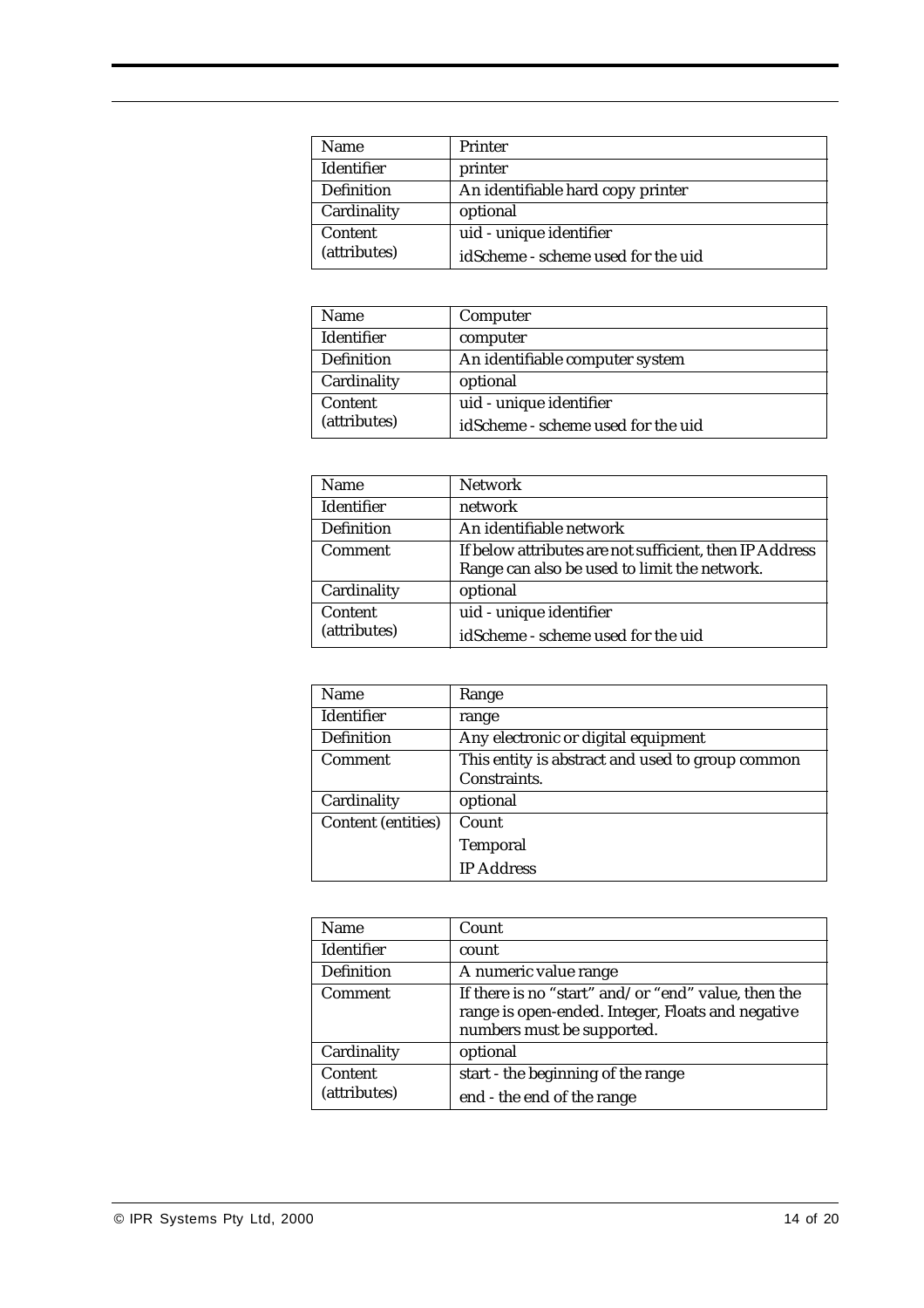| <b>Name</b>       | <b>Temporal</b>                                                                                                                |
|-------------------|--------------------------------------------------------------------------------------------------------------------------------|
| <b>Identifier</b> | temporal                                                                                                                       |
| Definition        | A date-based range                                                                                                             |
| <b>Comment</b>    | If there is no "start" and/or "end" value, then the<br>range is open-ended. W3C DateTime format<br>[W3CDTF] must be supported. |
| Cardinality       | optional                                                                                                                       |
| Content           | start - the beginning of the range                                                                                             |
| (attributes)      | end - the end of the range                                                                                                     |

| <b>Name</b>             | <b>IP</b> Address                                                                                                        |
|-------------------------|--------------------------------------------------------------------------------------------------------------------------|
| <b>Identifier</b>       | ipaddress                                                                                                                |
| <b>Definition</b>       | A network IP address range                                                                                               |
| <b>Comment</b>          | There must be "start" and/or "end" values<br>specified. The IP address format must be supported<br>(Eg xxx.xxx.xxx.xxx). |
| Cardinality             | optional                                                                                                                 |
| Content<br>(attributes) | start - the beginning of the range<br>end - the end of the range                                                         |

| <b>Name</b>               | <b>Territorial</b>                               |
|---------------------------|--------------------------------------------------|
| <b>Identifier</b>         | territorial                                      |
| <b>Definition</b>         | Any geographical range or extent                 |
| <b>Comment</b>            | This entity is abstract and used to group common |
|                           | Constraints.                                     |
| Cardinality               | optional                                         |
| <b>Content (entities)</b> | Country                                          |

| <b>Name</b>       | Country                                       |
|-------------------|-----------------------------------------------|
|                   |                                               |
| <b>Identifier</b> | country                                       |
| <b>Definition</b> | Specification of a Country code               |
| <b>Comment</b>    | Recommended best practice is to use the codes |
|                   | specified by the [ISO3166] Scheme.            |
| Cardinality       | optional                                      |
| Content           | uid - unique identifier                       |
| (attributes)      | idScheme - scheme used for the uid            |

| <b>Name</b>               | Aspect                                           |
|---------------------------|--------------------------------------------------|
| Identifier                | aspect                                           |
| <b>Definition</b>         | Any distinct feature of the Asset                |
| <b>Comment</b>            | This entity is abstract and used to group common |
|                           | <b>Constraints</b>                               |
| Cardinality               | optional                                         |
| <b>Content (entities)</b> | Quality                                          |
|                           | Page                                             |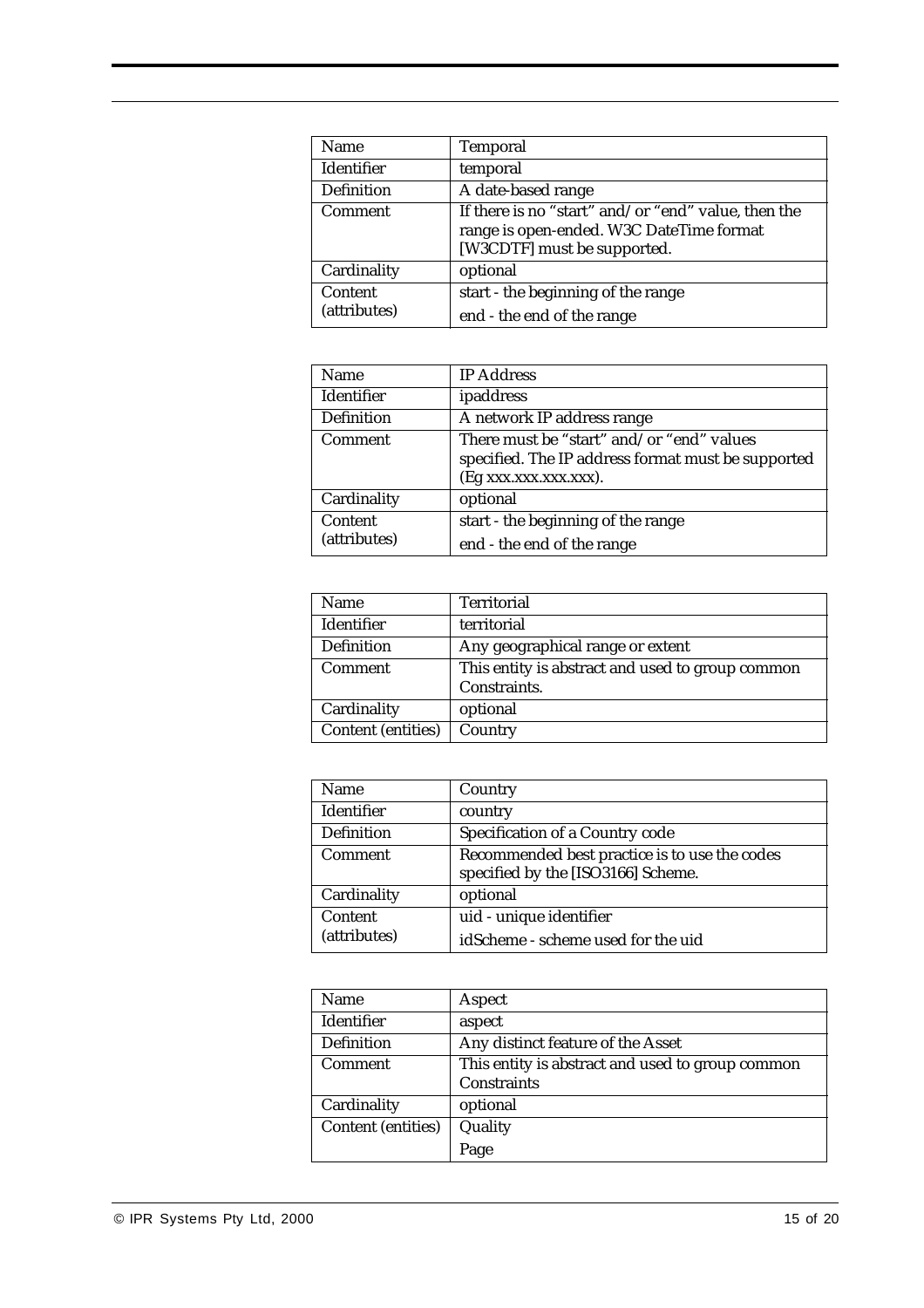| <b>Name</b>       | Quality                                       |
|-------------------|-----------------------------------------------|
| <b>Identifier</b> | quality                                       |
| <b>Definition</b> | Specification of quality aspects of the asset |
| Cardinality       | optional                                      |
| Content           | tonality - the bit-depth                      |
| (attributes)      | resolution - the pixel size                   |

| <b>Name</b>               | Page                                          |  |
|---------------------------|-----------------------------------------------|--|
| Identifier                | page                                          |  |
| <b>Definition</b>         | Specification of a page aspects of the asset  |  |
| <b>Comment</b>            | Recommended best practice is to use the codes |  |
|                           | specified by the [ISO3166] Scheme.            |  |
| Cardinality               | optional                                      |  |
| <b>Content (entities)</b> | constraint                                    |  |

# 3.4 Reward

**Semantics** 

| <b>Name</b>               | Money                                                           |  |
|---------------------------|-----------------------------------------------------------------|--|
| <b>Identifier</b>         | money                                                           |  |
| <b>Definition</b>         | Rewards in the form of financial payments                       |  |
| <b>Comment</b>            | This entity is abstract and used to group common                |  |
|                           | Reward types.                                                   |  |
| Cardinality               | optional                                                        |  |
| <b>Content (entities)</b> | Fixed                                                           |  |
|                           | Percentage                                                      |  |
| (attributes)              | currency - the currency for the amount (use<br>[ISO4217] codes] |  |

| <b>Name</b>             | Fixed                                                                                   |
|-------------------------|-----------------------------------------------------------------------------------------|
| Identifier              | fixed                                                                                   |
| <b>Definition</b>       | A fixed monetary value                                                                  |
| <b>Comment</b>          | The total of the Fixed values (for a single) asset must<br>not exceed the Retail Price. |
| Cardinality             | optional                                                                                |
| Content<br>(attributes) | amount - the value of the payment                                                       |

| <b>Name</b>       | Percentage                                              |  |
|-------------------|---------------------------------------------------------|--|
| <b>Identifier</b> | percentage                                              |  |
| <b>Definition</b> | A proportion of the value of the asset                  |  |
| <b>Comment</b>    | The total of the Percentage values (for a single) asset |  |
|                   | must not exceed 100%.                                   |  |
| Cardinality       | optional                                                |  |
| Content           | value - a number from 0 to 100                          |  |
| (attributes)      |                                                         |  |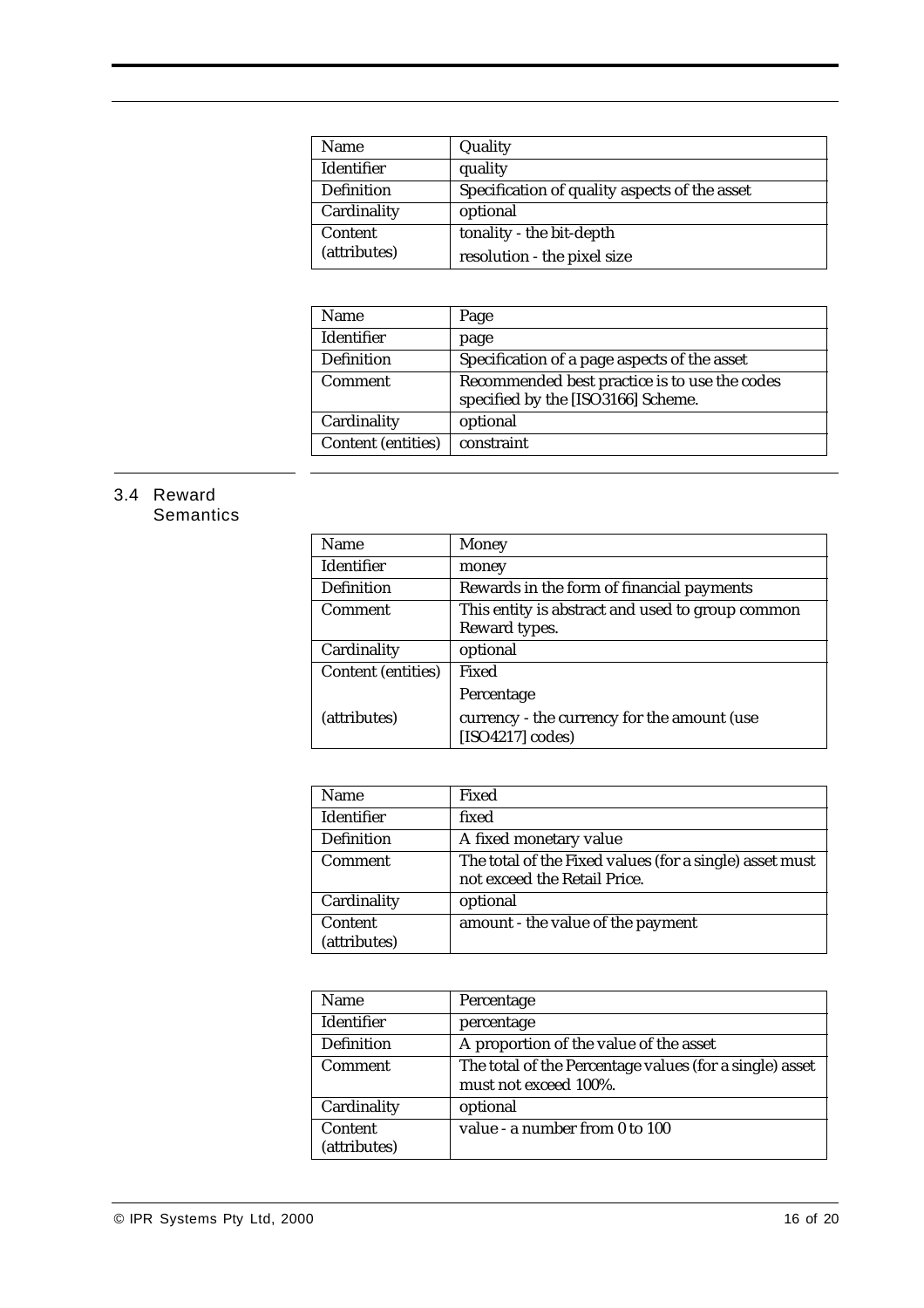### 3.5 Administration **Semantics**

|                             |        | Name                                                                                                                                                                                                                                                                                                                                                    | Administration                                                                                                                  |  |  |  |
|-----------------------------|--------|---------------------------------------------------------------------------------------------------------------------------------------------------------------------------------------------------------------------------------------------------------------------------------------------------------------------------------------------------------|---------------------------------------------------------------------------------------------------------------------------------|--|--|--|
|                             |        | Identifier                                                                                                                                                                                                                                                                                                                                              | administration                                                                                                                  |  |  |  |
|                             |        | Definition                                                                                                                                                                                                                                                                                                                                              | Administrative information about the Rights<br>expression                                                                       |  |  |  |
|                             |        | Cardinality                                                                                                                                                                                                                                                                                                                                             | optional                                                                                                                        |  |  |  |
|                             |        | <b>Content (entities)</b>                                                                                                                                                                                                                                                                                                                               | party                                                                                                                           |  |  |  |
|                             |        |                                                                                                                                                                                                                                                                                                                                                         | temporal                                                                                                                        |  |  |  |
| 4                           | Syntax |                                                                                                                                                                                                                                                                                                                                                         |                                                                                                                                 |  |  |  |
|                             |        | [XML SCHEMA] in Appendix B).                                                                                                                                                                                                                                                                                                                            | ODRL can be expressed in [XML] (see [DTD] in Appendix A and                                                                     |  |  |  |
|                             |        | The ODRL [XML NAMESPACE] URI is:                                                                                                                                                                                                                                                                                                                        |                                                                                                                                 |  |  |  |
|                             |        | http://purl.net/ODRL/1.0<br>NOTE: This URI should be considered experimental until the ODRL<br>specification is formalised by an appropriate body.                                                                                                                                                                                                      |                                                                                                                                 |  |  |  |
|                             |        |                                                                                                                                                                                                                                                                                                                                                         | The XML syntax will be explained via a serious of Use Cases.                                                                    |  |  |  |
| Ebook Use<br>4.1<br>Case #1 |        | Corky Rossi (an author) and Addison Rossi (an illustrator) publish<br>their ebook via EBooksRUS Publishers. They wish to allow consumers<br>to purchase the ebook which is restricted to a single CPU only and<br>they are allowed to print a maximum of 2 copies. They will also allow<br>the first 5 pages of the ebook to be viewed online for free. |                                                                                                                                 |  |  |  |
|                             |        | and \$AUD8 to the Publisher.                                                                                                                                                                                                                                                                                                                            | The revenue split is \$AUD10 to the Author, \$AUD2 to the Illustrator                                                           |  |  |  |
|                             |        | validity on all its metadata.                                                                                                                                                                                                                                                                                                                           | Massimo DiAngelo from EBooksRUS Publishers is responsible for<br>maintaining the Rights metadata which has a policy of one year |  |  |  |
|                             |        |                                                                                                                                                                                                                                                                                                                                                         | The XML encoding of this in ODRL would be:                                                                                      |  |  |  |
|                             |        | xml version="1.0"?                                                                                                                                                                                                                                                                                                                                      |                                                                                                                                 |  |  |  |
|                             |        |                                                                                                                                                                                                                                                                                                                                                         | <rights xmlns="http://purl.net/ODRL/1.0"></rights>                                                                              |  |  |  |
|                             |        | <administration></administration>                                                                                                                                                                                                                                                                                                                       |                                                                                                                                 |  |  |  |
|                             |        | <party <="" idscheme="DOI" td=""></party>                                                                                                                                                                                                                                                                                                               |                                                                                                                                 |  |  |  |
|                             |        |                                                                                                                                                                                                                                                                                                                                                         | uid="doi://10.9999/EP/mdiangelo-001"                                                                                            |  |  |  |
|                             |        |                                                                                                                                                                                                                                                                                                                                                         | role="Rights Manager">                                                                                                          |  |  |  |
|                             |        |                                                                                                                                                                                                                                                                                                                                                         | <temporal end="2001-06-30" start="2000-07-01"></temporal>                                                                       |  |  |  |
|                             |        | <usage id="000001"></usage>                                                                                                                                                                                                                                                                                                                             |                                                                                                                                 |  |  |  |
|                             |        |                                                                                                                                                                                                                                                                                                                                                         | <asset idscheme="DOI" uid="doi://10.9999/EB/rossi-0001"></asset>                                                                |  |  |  |
|                             |        | <display></display>                                                                                                                                                                                                                                                                                                                                     |                                                                                                                                 |  |  |  |
|                             |        | <constraint></constraint>                                                                                                                                                                                                                                                                                                                               |                                                                                                                                 |  |  |  |
|                             |        |                                                                                                                                                                                                                                                                                                                                                         | <computer></computer>                                                                                                           |  |  |  |
|                             |        |                                                                                                                                                                                                                                                                                                                                                         |                                                                                                                                 |  |  |  |
|                             |        |                                                                                                                                                                                                                                                                                                                                                         |                                                                                                                                 |  |  |  |

7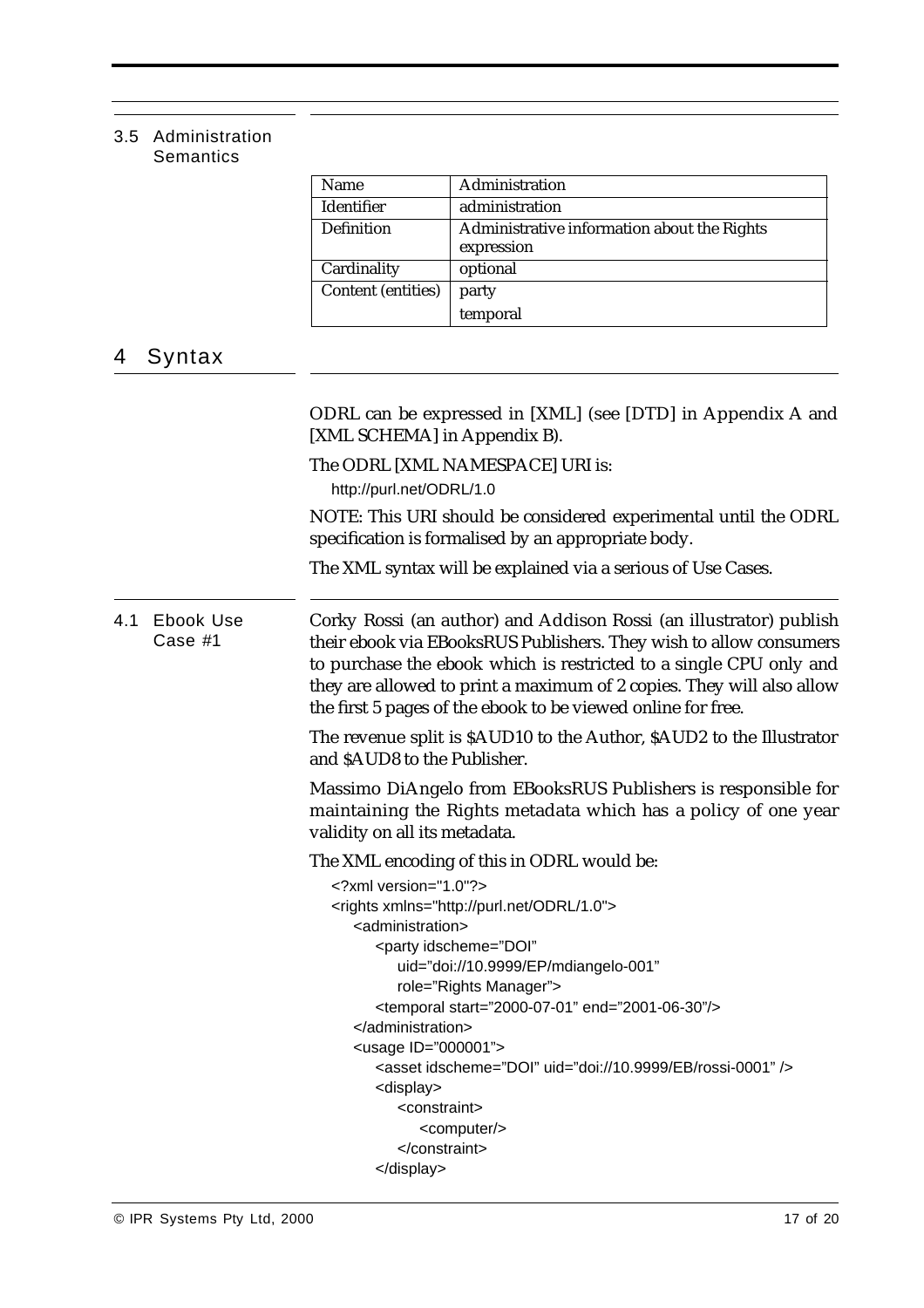|                             | <print></print>                                                  |
|-----------------------------|------------------------------------------------------------------|
|                             | <constraint></constraint>                                        |
|                             | <count end="2" start="0"></count>                                |
|                             | $<$ /constraint>                                                 |
|                             | <print></print>                                                  |
|                             |                                                                  |
|                             | <reward href="#00001"></reward>                                  |
|                             | <fixed amout="10" currency="AUD"></fixed>                        |
|                             | <party <="" idscheme="DOI" td=""></party>                        |
|                             | uid="doi://10.9999/EP/crossi-001"                                |
|                             | role="Author"                                                    |
|                             |                                                                  |
|                             | <fixed amout="2" currency="AUD"></fixed>                         |
|                             | <party <="" idscheme="DOI" td=""></party>                        |
|                             | uid="doi://10.9999/EP/arossi-001"                                |
|                             | role="Illustrator"                                               |
|                             |                                                                  |
|                             | <fixed amout="8" currency="AUD"></fixed>                         |
|                             | <party <="" idscheme="DOI" td=""></party>                        |
|                             | uid="doi://10.9999/EP/ebbooksrus-001"                            |
|                             | role="Publisher"                                                 |
|                             |                                                                  |
|                             |                                                                  |
|                             | <usage id="000002"></usage>                                      |
|                             | <asset idscheme="DOI" uid="doi://10.9999/EB/rossi-0001"></asset> |
|                             | <display></display>                                              |
|                             | <constraint></constraint>                                        |
|                             | <page></page>                                                    |
|                             | <constraint></constraint>                                        |
|                             | <count end="5" start="1"></count>                                |
|                             |                                                                  |
|                             | $<$ /page>                                                       |
|                             |                                                                  |
|                             |                                                                  |
|                             | <br><reward href="#00002"></reward>                              |
|                             |                                                                  |
|                             |                                                                  |
| 4.2<br>Ebook Use<br>Case #2 | To do                                                            |
|                             |                                                                  |
| Video Use<br>4.3<br>Case #1 | To do                                                            |
| Conformance<br>5            |                                                                  |
|                             |                                                                  |
|                             | What are the requirements to conform to ODRL?                    |
|                             | Use [RFC2119] wording (must, shall, may)                         |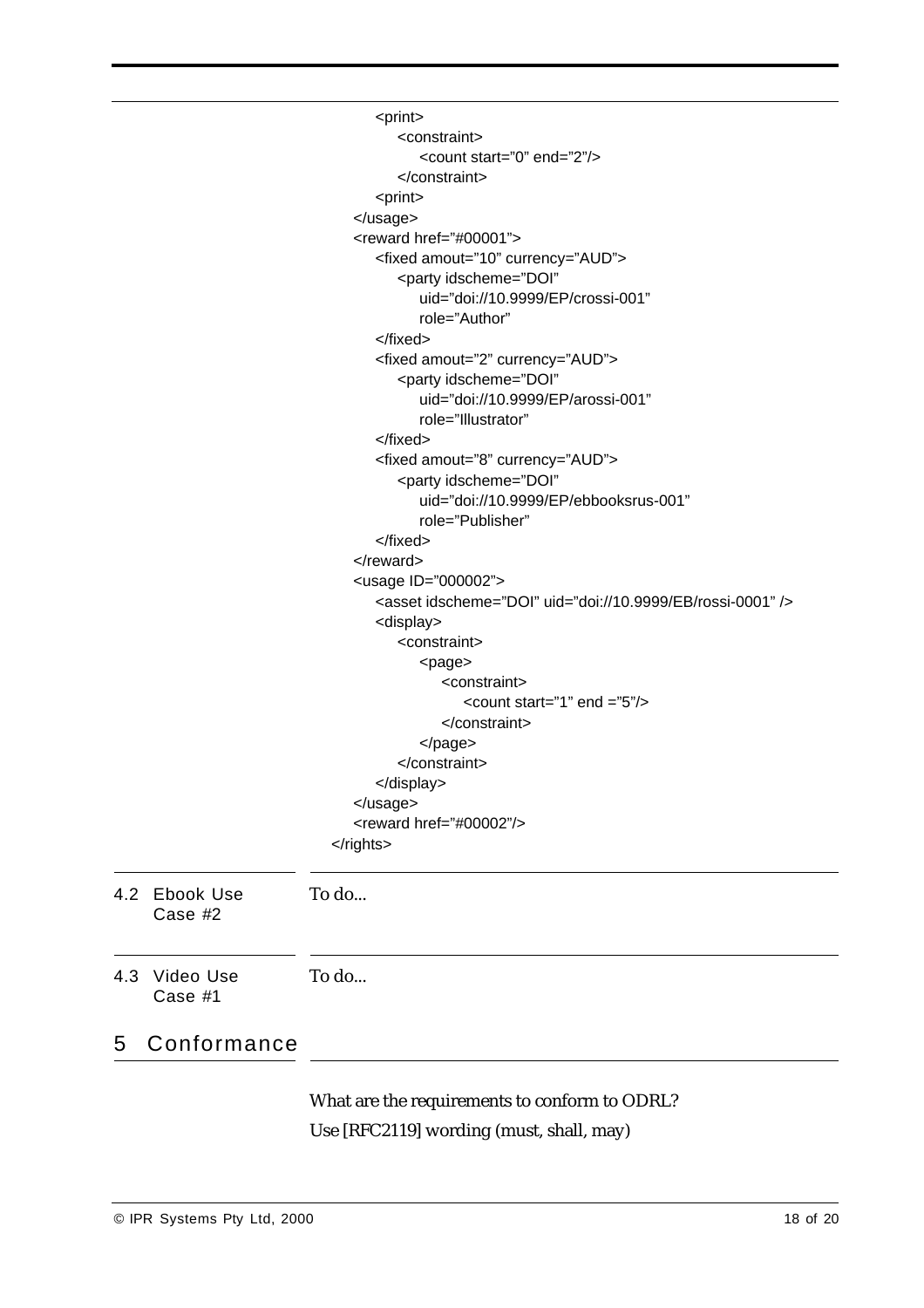## 6 References

Technical Standards:

- **•** [DOI] Digital Object Identifier <http://www.doi.org/>
- **•** [DTD] Document Type Definition
- **•** [EBX] Electronic Book Exchange <http://www.ebxwg.org/>
- **•** [IFLA] Functional Requirements for Bibliographic Records <http://www.ifla.org/VII/s13/frbr/frbr.htm>
- **•** [IMS] Instructional Management Systems <http://www.imsproject.org/>
- **•** [INDECS] Interoperability of Data in Ecommerce Systems <http://www.indecs.org/>
- **•** [ISBN] International Standard Book Number
- **•** [ISO3166] Country Names and Code Elements <http://www.din.de/gremien/nas/nabd/iso3166ma/codlstp1/>
- **•** [ISO4217] Currency Names <http://www.xe.net/gen/iso4217.htm>
- **•** [MPEG] Moving Picture Experts Group (WG 4,7,21) <http://www.cselt.it/leonardo/mpeg/>
- **•** [ONIX] ONIC International V1.1 <http://www.editeur.org/onix.html>
- **•** [RFC2119] Key words for use in RFCs to Indicate Requirement Levels

<http://www.ietf.org/rfc/rfc2119.txt>

- **•** [URI] Uniform Resource Identifiers (URI): Generic Syntax <http://www.ietf.org/rfc/rfc2396.txt>
- **•** [XML] Extensible Markup Language 1.0 <http://www.w3.org/TR/REC-xml>
- **•** [XML NAMESPACE] Namespaces in XML <http://www.w3.org/TR/REC-xml-names/>
- **•** [XML SCHEMA] XMl Schemas Part 1: Structures <http://www.w3.org/TR/xmlschema-1/>
- **•** [W3CDTF] Date and Time Formats <http://www.w3.org/TR/NOTE-datetime>

Position Papers:

- **•** [ERICKSON] Toward an Open Rights Management Interoperability Framework, John S Erickson. <http://www.oasis-open.org/cover/ericksonRT19990624.pdf>
- **•** [HIGGS] The Nature of Knowledge and Rights Management Systems, Peter Higgs.

<http://www.iprsystems.com/html/rights\_management.html>

# 7 Contributors

Peter Higgs, IPR Systems <phiggs@iprsystems.com>